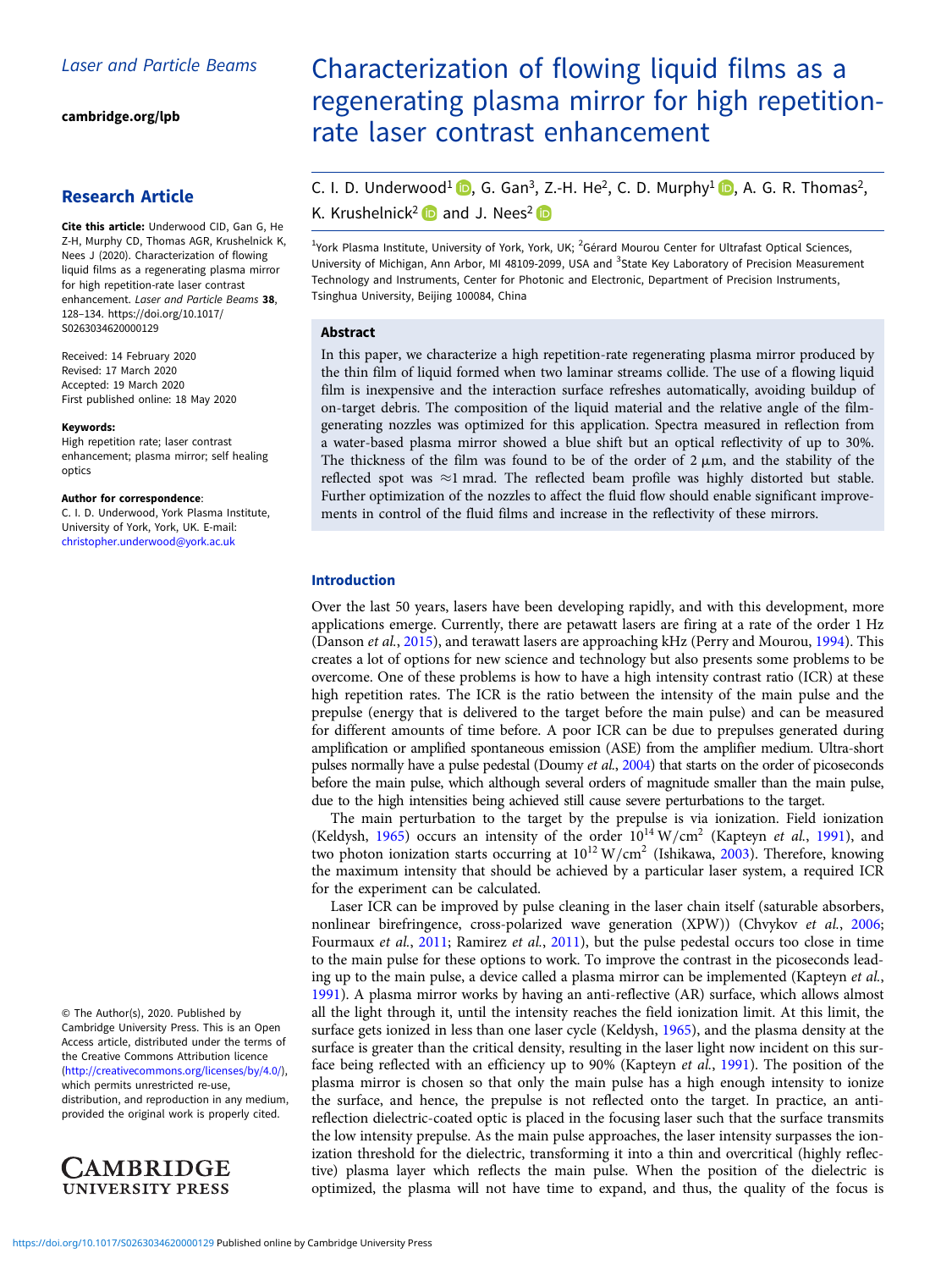<span id="page-1-0"></span>

Fig. 1. The experimental setup to create the liquid films, showing the axes we use when talking about the liquid window. The skew of the window was controlled by offsetting the nozzles in Z, and the effect of changing the other axes is negligible in comparison.

preserved. The ICR is improved by a factor of 10–1000, depending on the efficacy of the AR coating. It is also possible to improve the intensity reached on target by using an ellipsoidal plasma mirror (Nakatsutsumi et al., [2010](#page-6-0); Wilson et al., [2016;](#page-6-0) Kumar et al., [2019\)](#page-6-0).

Using solid plasma mirrors at kHz or higher repetition rates using mechanical scanning stages has been demonstrated. In this case, debris is always generated during the formation of plasma mirrors, causing the performance of the plasma mirror on the subsequent shots to be impaired. The debris can also cause damage to other optical components near the target (Bobkowski and Fedosejevs, [1996](#page-5-0)). Plasma mirrors made from liquid crystal films produced by a wiper (Poole et al., [2016](#page-6-0)) and liquid films running over a mesh (Panasenko et al., [2010\)](#page-6-0) have been investigated with promising results, but due to the rate at which they are refreshed are only suitable for a maximum repetition rate of the order of a Hertz. To our knowledge, prior research into water plasma mirrors has been laminar flowing water over a solid structure to aid the formation of thin films (Panasenko et al.,

[2010](#page-6-0)) and liquid jets (Backus et al., [1993\)](#page-5-0). The flow rate of the water films over the solid structure cannot be high enough for kHz operation. Liquid jets used to form a thin liquid gain medium and saturable absorber windows in ultrafast dye lasers of the 1980s (Fork et al., [1981\)](#page-5-0) have shock-related features that crisscross their surfaces on intervals of tens of microns.

We propose a different method of creating a regenerating plasma mirror by using a thin film of water, which is produced by impinging two equal cylindrical high flow rate water streams, first demonstrated by Felix Savart (Arago and Gay-Lussac, [1841](#page-5-0)), and now has applications in industrial sprays (Li and Ashgriz, [2006;](#page-6-0) Villermaux et al., [2013](#page-6-0)). The film forms in the plane perpendicular to the two jets, shown in Figure 1, and would be circular when the jets are coaxial and leaf shaped otherwise (Fig. 2). This film is free of features over several millimeters, and the surface is continuously refreshed so does not need replacement. The higher flow rate of the liquid optic enables operation at higher repetition rate, which will be required with kHz systems such as the ELI-Alps (Kuhn et al., [2017](#page-6-0)). In this paper, we make measurements of the properties of these water films as plasma mirrors and evaluate their usefulness for applications.

## Experimental methods and results

Generally, the thin water film target is formed by forcing liquid through two identical capillary nozzles, with an inner diameter ranging from 20 to 100  $\mu$ m. Figure 1 shows the compact setup to create the film. The two liquid jets collide, and a thin region of fluid film is formed at the interface. Initially, we constructed a liquid film system in atmosphere using various nozzles with the fluid backed by a high-pressure gas as the pump. The films that were produced were imaged with an optical camera to look for a large region of laminar flow. Several different liquid materials were tried at different gas pressures, with different angles of the intersecting jets. In Figure 2, the applied gas pressure to the liquid film system ranges from 600 to 1500 psi, and the relative angle of two 20 or 50  $\mu$ m nozzles is 130 $^{\circ}$ . In the experiments, water (a), soap water (b), mineral oil (d), and ethylene glycol (f) produced windows free of shock features on the scale of several millimeters. The films were thin enough to make interference fringes appear based on the fluorescent room lights. Pump oil (e) was not adequate for this application due to the nonuniformities generated in the flow. The mixture of 50% water and 50% alcohol



Fig. 2. The liquid film images on the camera under the same conditions using either 20 and 50 µm inner diameter capillaries, 130° relative nozzle angle and gas pressure ranging from 600 to 1500 psi. (c) and (e) have poor performance, (b) exhibits fluorescent light interference, and (a) and (d) exhibit a single fish-tail shock pattern common to most flows. (a) and (f) are the best choices for liquid film, being both thin and stable.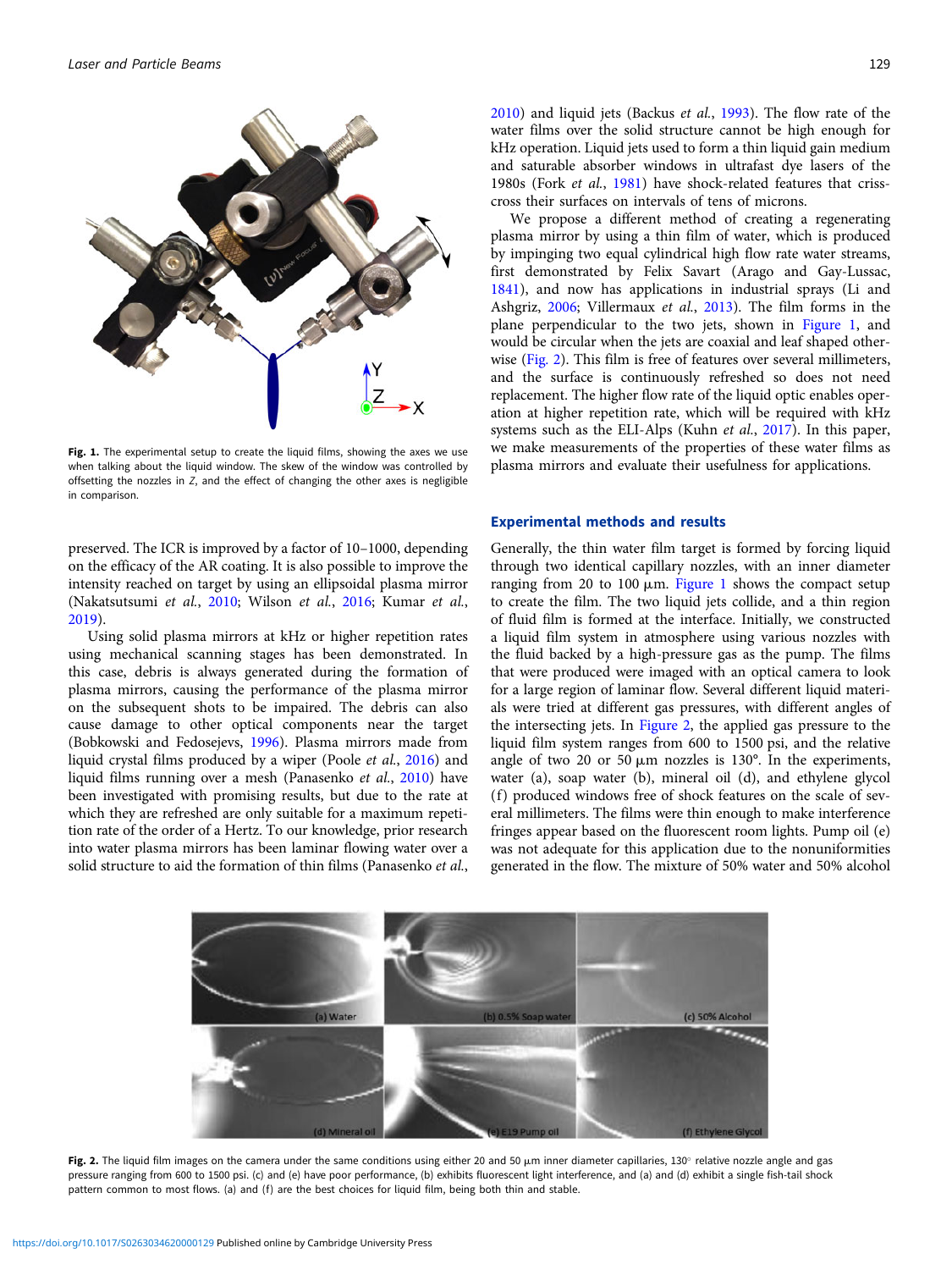

Fig. 3. Size of the water window with a flow rate from the pump set from 6000 to 11,500  $\mu$ l/min; a montage of the water windows formed increasing in flow rate from left to right and top to bottom.

(c) did not produce a flow stable enough to reveal fringes. The use of pure water or pure ethylene glycol as the flowing liquid produced the best results for generating a large region of thin uniform liquid film. The pressurizing gas was replaced by a syringe pump to increase the control of the fluid flow rate. This also stopped additional gas dissolving into the liquid, which is important when using in a vacuum chamber.

## Laminarity and reflecting surface size measurements

To work as a plasma mirror, the water film must have a laminar area that is of the order 1 mm<sup>2</sup> for a terawatt laser, and 1 cm<sup>2</sup> for a petawatt. This region must be without droplets, or spray from other parts of the flow passing in front of the window and hence in the path of the laser. The collision dynamics (position, skew, and impingement angle) were important for producing a stable window, as shown in Figure 3.

The stable regime had a characteristic rope of water around the edge of it, which stopped the edge breaking up into droplets (Fig. 3). For some angles creating the film skewed allowed the formation of a stable window, whereas a perpendicular film to the plane of the water stream was unstable. An angle of 128.0  $\pm$  0.7°, which was stable for perpendicular and skewed water films, was chosen and used for the later stages of the work. Once this was found, then the flow rate was important for defining the size of the window, as shown in Figures 3 and 4. A linear relation between flow rate and area was found.

#### Measurements of surface thickness

The thickness of the pure water film through 100  $\mu$ m nozzles was measured using the reflection of a white light emitting diode. The light that is reflected of the back surface  $(R_1)$  interferes with the light reflected off the front surface  $(R_0)$ . The refractive index of air is  $n_{\text{air}} = 1.0$  and of water  $n_{\text{water}} = 1.33$ .

$$
R = \left| \frac{n_1 - n_2}{n_1 + n_2} \right|^2.
$$
 (1)

The reflections calculated from Eq. (1) show the beam reflected from the front surface is 2% of the total incoming beam and from the back surface is 1.97%. So the value of  $R_0 = 2%$  and  $R_1 = 1.93\%$ . Since most of the light is contained in the first transmission,  $T_1$ , successive reflections can be ignored. The film has



Fig. 4. Size of the water window with a flow rate from the pump set from 6000 to  $11,500$   $\mu$ l/min; a linear relation between window size and flow rate was found over the range of exit velocities investigated.

AR properties if the reflection  $R_0$  destructively interferes with  $R_1$ . The reflected light is measured with a spectrometer, and the thin film has the properties of an etalon, as the two surfaces of the film are neither fully reflective or transmissive. The spectrum of the light is modified, and the peaks are separated in frequency space by the free spectral range:

$$
\nu_{\rm FSR} = \frac{c}{2dn} \tag{2}
$$

 $c$  the speed of light,  $n$  is the refractive index, and  $d$  is the path through the water, which then relates to the thickness:

$$
t = d\cos(\theta) \tag{3}
$$

where  $\theta$  is the angle of incidence on the water film.

[Figure 5](#page-3-0) shows that the thickness of the water windows created by the  $100 \mu m$  capillaries was not flow rate dependent for the range of flow rates examined,  $3.5-5.5$  m/s<sup>1</sup>. When the film formed normal to the water jets (in the " $z$ " plane from [Fig. 1\)](#page-1-0) its thickness was 2.10  $\pm$  0.06  $\mu$ m, and a skewed window ( $\sim$ 30° to normal) had a thickness of 1.6  $\pm$  0.3  $\mu$ m.

#### Stability characterization

The pointing stability of the laser after reflection from the plasma mirror is important. A measurement of how much the pointing was fluctuating was taken and is shown in [Figure 6](#page-3-0). The stability of the window was different in the two characteristic planes of the film. It was measured at 1.09  $\pm$  0.06 mrads around the y-axis as indicated in [Figure 1](#page-1-0) and 0.088  $\pm$  0.005 mrads around the *z*-axis. The large difference in stability in the two axis comes from the fact an offset of the two jets in "z" plane on the order of microns changes the skew angle of the window around the "y" axis. This means any vibrations in the system will reduce the pointing stability in this axis. For a " $y$ " motion, the collision point would move up or down on each stream, which would have a small change in the angle of incidence. However, this angle is far less sensitive to small changes.

#### High intensity reflection measurements

High intensity reflection measurement experiments were carried out under a vacuum using the lambda-cubed  $(\lambda^3)$  laser at the Center for Ultrafast Optical Science (CUOS) at the University of Michigan. This laser utilizes chirped pulse amplification and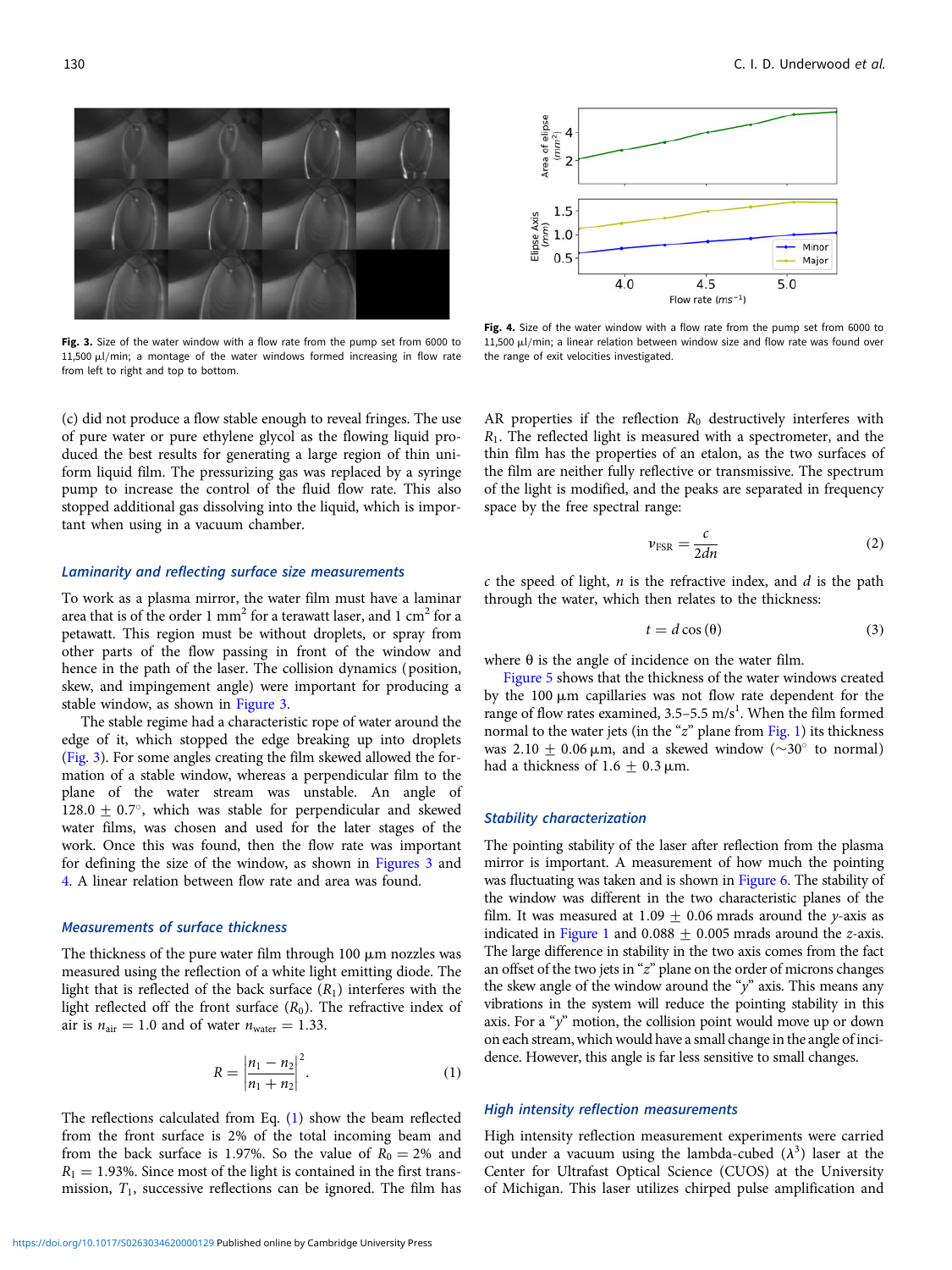<span id="page-3-0"></span>

Fig. 5. The thickness measurement of a stable window, showing that the thickness was constant for the different flow rates. The thickness of the skewed window was found to be 2.10  $\pm$  0.06  $\mu$ m (ignoring anomalous points at 10,000) and the normal window, it was  $1.59 \pm 0.32 \,\mu$ m. The capillaries were changed between these measurements from 10.46 mm and 10.15 mm long to 10.20 mm and 10.32 mm long, which allowed the formation of a stable perpendicular window.



Fig. 6. The pointing of the probe laser spot after reflecting off the water window. The stability measurement was created from a video with a exposure time of 1/83 s and tracking the main feature of the reflection. The stability is different in the two directions, the Z had a stability of  $1.09 + 0.06$  mrad and the Y: 0.088 + 0.005 mrad.



Fig. 7. Schematic of the experimental setup for a water film plasma mirror. The laser pulse is focused using a 650-mm focus length lens into a pure water film from two capillary water nozzles having an inner diameter of 100  $\mu$ m. The reflection of the laser from the water film is attenuated by a wedge and passes through the lens to be imaged onto the CCD. The water film is controlled by a water pump, and the capillaries are mounted on a x-y-z-rotation stage.

delivers 800-nm wavelength laser pulses containing energies up to 20 mJ with a full-width at half-maximum (FWHM) pulse duration around 43 fs at a repetition rate of 500 Hz. Due to the limit of the optical diagnostic system, we decreased the system repetition rate to 83.3 Hz by using a chopper in the system. A half-wave plate/polarizer combination was mounted between the target and the laser system, giving control of the incident intensity of the laser using the computer-controlled rotation stage.

The schematic setup for generating the water film plasma mirror is shown in Figure 7. The incoming laser beam has a Gaussian beam diameter of 22 mm and was focused by a lens with a focal length of 650 mm, producing a focal spot around 30  $\mu$ m diameter. The average power of the beam before focus is 3 W at the repetition frequency of 83.3 Hz. Thus, the maximum intensity on the

target in this work was  $\sim$  5  $\times$  10<sup>16</sup> W/cm<sup>2</sup>. The water film was positioned at the focus of the lens. When the intensity was great enough the surface of the film was ionized, generating a plasma mirror which reflected the remainder of the pulse. The reflected light was imaged onto a CCD camera ( $640 \times 480$  pixels each 5.6  $\times$  5.6  $\mu$ m) via a partially reflecting wedge, to decrease the delivered energy, and a lens. The nozzles were mounted on three-axis xyz stages, allowing the position of the water film to be changed as well as the incident angles of the colliding jets. The inner diameter of the capillaries was  $100 \mu m$ , and the water flow rate was 6.5 ml/min. This corresponds to a flow rate of 6.9 m/s out of each nozzle, so the liquid moves ∼80 mm between laser pulses. The chamber was under vacuum for the experiment, to avoid the generation of air plasma or laser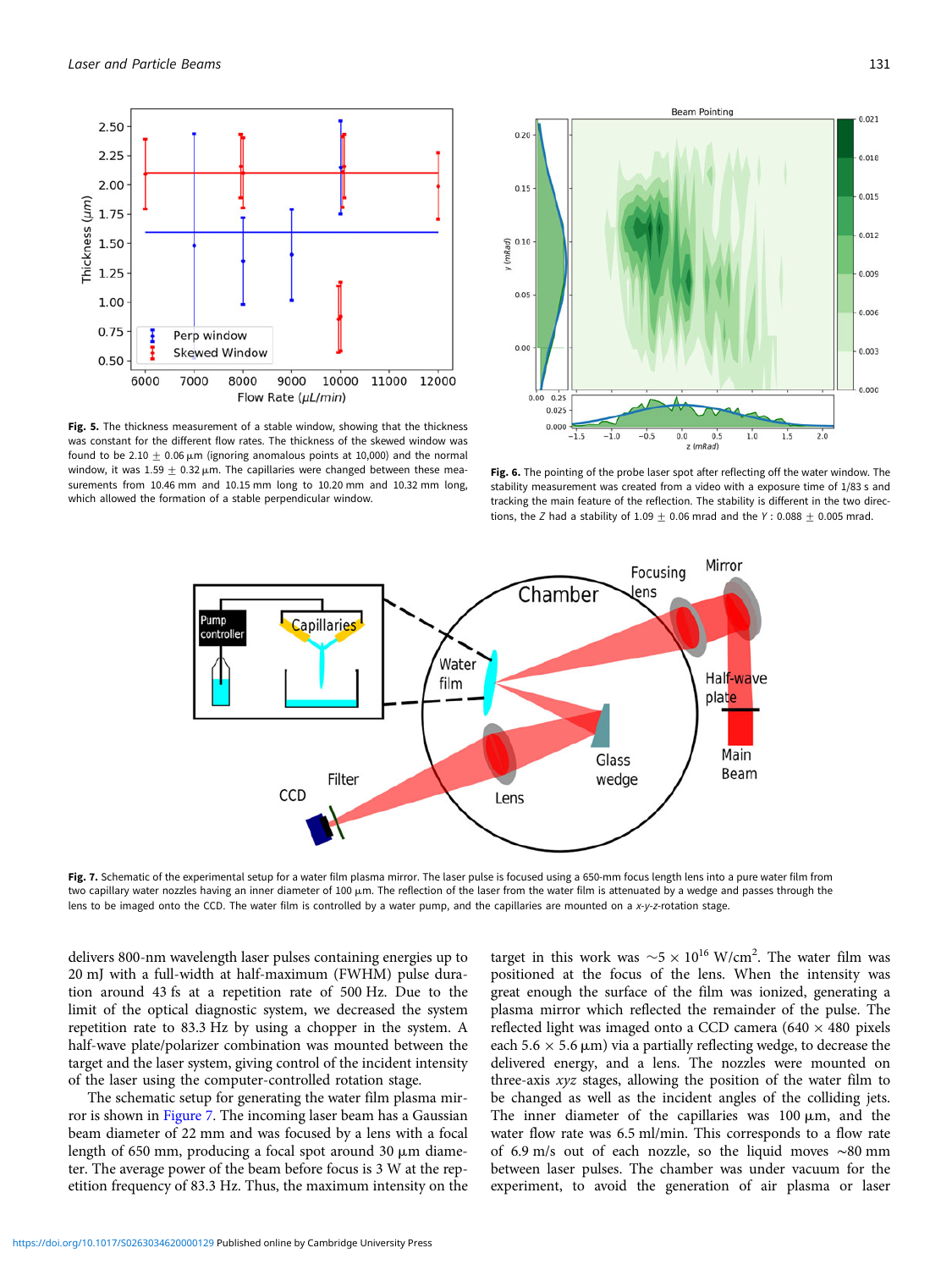

Fig. 8. The spectrum of the laser before and after the plasma. The dotted curve shows the spectrum of the main laser beam, as a reference. The solid curve shows the spectrum after the water film plasma mirror. The FWHM of the spectra becomes wider after plasma mirror and there is also a blueshifting.



Fig. 9. Assumed reflectivity of the pure water film using a pulse duration of 43 fs and repetition rate of 83.3 Hz. The intensity was varied by rotating the half-wave plate.

filamentation. It should be noted that the vapor pressure of water is 20 Torr at room temperature, but the effect of the vacuum on the water film was uncharacterized for this work.

The spectrum of the laser before and after the plasma is shown in Figure 8. It is clear that the center wavelength has a blue shift of 60 nm following the plasma mirror. The FWHM of the laser pulse spectrum increases; however, it is unlikely that this indicates any additional pulse compression. Rather, the presence of blueshifting is likely attributable to ionization of the background water vapor (20 Torr) inside the chamber (Hou et al., [2008\)](#page-5-0). This may also have reduced the transmitted energy measured in the experiments as the "neutral density" filters used were chosen for their spectral dependence in the range from 750 to 820 nm. The other viable liquid for stable films was ethylene glycol which has a lower vapor pressure. This would reduce the background vapor and therefore the blue shift. However, we did not investigate this to avoid introduction of carbon into the vacuum system.

To characterize the reflectivity of the water plasma mirror, the laser was operated at either at 83.3 Hz or in single-shot mode. The effective reflectivity of the water film as a function of the intensity is shown in Figure 9. The effective reflectivity is measured by taking the ratio of the integrated signal measured on a CCD camera directly before and after the water film. In Figure 9, each data point represents an average result of 500 images obtained from

the CCD camera. With the near-normal Fresnel intensity reflection being 2%, reflected by both surfaces of the water film the total relative reflected power without plasma should to be 4%. For future experiments, the thickness of the film should be matched so its thickness is  $n\lambda/4$ , where *n* in an odd integer, the film should display AR properties and the reflectivity reduced (Hecht and Street, [2010\)](#page-5-0). At an intensity below  $7 \times 10^{14}$  W/ cm<sup>2</sup>, the reflectivity was 4% which matching the expected value. The threshold intensity of  $7 \times 10^{14}$  W/cm<sup>2</sup> is somewhat higher than the damage threshold measurements of a solid target  $(10^{14} \text{ W/cm}^2)$  (Kautek et al., [1996;](#page-5-0) Ziener et al., [2003\)](#page-6-0). Above this threshold, the effective reflectivity rises up to 30% at an intensity of about  $5 \times 10^{15}$  W/cm<sup>2</sup>, similar to the intensity with the laminar flow water film claimed by Panasenko et al. ([2010](#page-6-0)). The measured maximum effective reflectivity is lower than those liquid jet experiments.

The difference in reflection between a single-shot mode and a high repetition rate was investigated. [Figure 10](#page-5-0) shows the reflectivity trend with intensity for the two operating regimes. This blueshift modifies the laser to a spectral region where the CCD detector sensitivity is higher and throughput of the optical filter has increased, which compromises the quantitative nature of the measurement (Figure 8). However, since the general trend is consistent with single-shot operations, with the reflectivity for both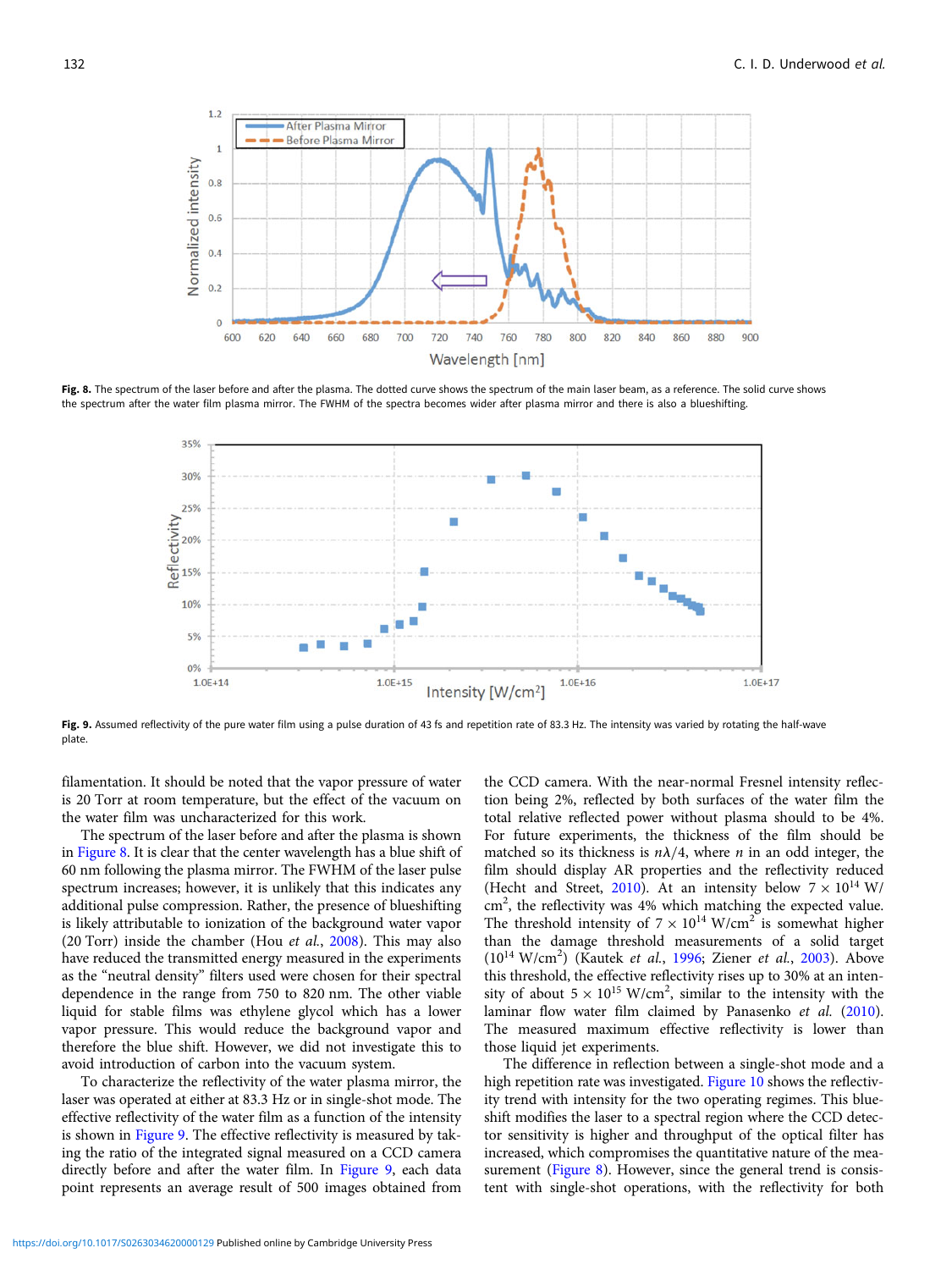<span id="page-5-0"></span>

Fig. 10. Comparison of repetition rate and plasma mirror material with water for single-shot data and 83 Hz results.

cases normalized to its maximum value, we conclude that the water film studied may be suitable for use as a plasma mirror.

## Reflected beam profile measurements

The beam profile reflected off the mirror is important. Ideally, a spot would remain a spot after reflection, showing that the mirror does not deform the beam profile. A wavefront sensor, Shack– Hartmann design, measured the amount of distortion. The Shack–Hartmann has an array of small lenses which all focus onto the CCD chip on a camera. If a flat wavefront is imaged, the lenslet array will create an evenly spaced array of spots. However, if the wavefront has distortions, the focus point of each individual lenslet is altered, meaning that the bright spots on the CCD move. By tracking this movement, it is possible to calculate what the wavefront would have been.

The probing HeNe beam was measured to have an area of ≈0.5 mm<sup>2</sup> . An assumption made for this calculation was that the wavefront shape was not changing with respect to time. We saw from the stability measurements an overall motion but no relative motion. This is a positive sign, as theoretically it will be possible to build an optic to correct for the distortion of the spot, therefore making a larger area of the plasma mirror usable. Optics surface flatness is measured in the number of wavelengths shifts per inch and for a good quality optic is greater that  $\lambda/4$  per inch. Measuring from the center spot to the edge, we see a flatness of  $\approx$ 900 $\lambda$  per inch. The amount of wavefront distortion is far to large for current adaptive optics, such as deformable mirrors, to correct in one go. However, as this is an important problem to solve, it is not unreasonable to assume that an optic could be built to correct for this.

The reflected beam profile had what looked like a severe coma aberration, which might come from a slight curvature of the films surface. The probe beam was reflected of the film in around the Y-axis, due to the lack of space in the Z plane. Therefore, reflecting in a different axis may improve the beam quality.

## Conclusion

This work has made measurements assessing the feasibility of a pure water film created by colliding liquid jets for use as a

regenerating plasma mirror for high repetition rate (kHz) systems. The flowing water-based plasma mirror has clear potential benefits, including refreshing the surface automatically and avoiding high-Z plasma debris. The maximum plasma mirror reflectivity was 30% which was less than that achieved by the water film produced by Panasenko et al. [\(2010\)](#page-6-0), but the flow rate is about two orders of magnitude greater. The flexibility of this water film system is enormous: the pressure of the water pump can be controlled and hence the size of the window; the diameter of the nozzles; the relatively angle of the two nozzles; and the film material can be replaced, ethylene glycol being a key candidate.

Comparisons between the regenerating water film in a singleshot mode and a high repetition rate indicate the compatibility of this optic with high repetition-rate laser systems. The stability and thickness measurements show the current setup is close to the required parameters. In addition to improvements to the reflectivity measurements, further work would be to see if changing the capillary size altered the thickness to produce a film with AR properties to improve the ICR.

Acknowledgments. This material is based upon work supported by the Air Force Office of Scientific Research under award number FA9550-16-1-0121, the NSF under grant number 1535628, the Department of Energy under grant number DE-SC0016804, and by the Engineering and Physical Sciences Research Council [EP/K504178/1].

#### References

- Arago F and Gay-Lussac JL (1841) Annales de chimie et de physique, Vol. 2. Paris, France: Crochard.
- Backus S, Kapteyn HC, Murnane MM, Gold DM, Nathel H and White W (1993) Prepulse suppression for high-energy ultrashort pulses using selfinduced plasma shuttering from a fluid target. Optics Letters 18, 134–136.
- Bobkowski R and Fedosejevs R (1996) Particle emission debris from a KrF laser-plasma X-ray source. Journal of Vacuum Science & Technology A: Vacuum, Surfaces, and Films 14, 1973–1980.
- Chvykov V, Rousseau P, Reed S, Kalinchenko G and Yanovsky V (2006) Reply to Comment on "Generation of  $10^{11}$  contrast 50 TW laser pulses". Optics Letters 31, 2993.
- Danson C, Hillier D, Hopps N and Neely D (2015) Petawatt class lasers worldwide. High Power Laser Science and Engineering 3, e3.
- Doumy G, Quéré F, Gobert O, Perdrix M, Martin Ph, Audebert P, Gauthier JC, Geindre JP and Wittmann T (2004) Complete characterization of a plasma mirror for the production of high-contrast ultraintense laser pulses. Physical Review E – Statistical, Nonlinear, and Soft Matter Physics 69, 1–12.
- Fork RL, Greene BI and Shank CV (1981) Generation of optical pulses shorter than 0.1 psec by colliding pulse mode locking. Applied Physics Letters 38, 671–672.
- Fourmaux S, Payeur S, Buffechoux S, Lassonde P, St-Pierre C, Martin F and Kieffer JC (2011) Pedestal cleaning for high laser pulse contrast ratio with a 100 TW class laser system. Optics Express 19, 8486.
- Hecht J and Street A (2010) A short history of laser development Short history of laser development. Optical Engineering 49, 99–122.
- Hou B, Easter J, Mordovanakis A, Krushelnick K and Nees JA (2008) Vacuum-free x-ray source based on ultrashort laser irradiation of solids. Optics Express 16, 17695–17705.
- Ishikawa K (2003) Photoemission and ionization of He+ under simultaneous irradiation of fundamental laser and high-order harmonic pulses. Physical Review Letters 91, 043002.
- Kapteyn HC, Murnane MM, White W, Szoke A and Falcone FW (1991) Prepulse suppression for high-energy ultrashort pulses using self-induced plasma shuttering from a fluid target. Optics Letters 16, 490.
- Kautek W, Krüger J, Lenzner M, Sartania S, Spielmann C and Krausz F (1996) Laser ablation of dielectrics with pulse durations between 20 fs and 3 ps. Applied Physics Letters 69, 3146–3148.